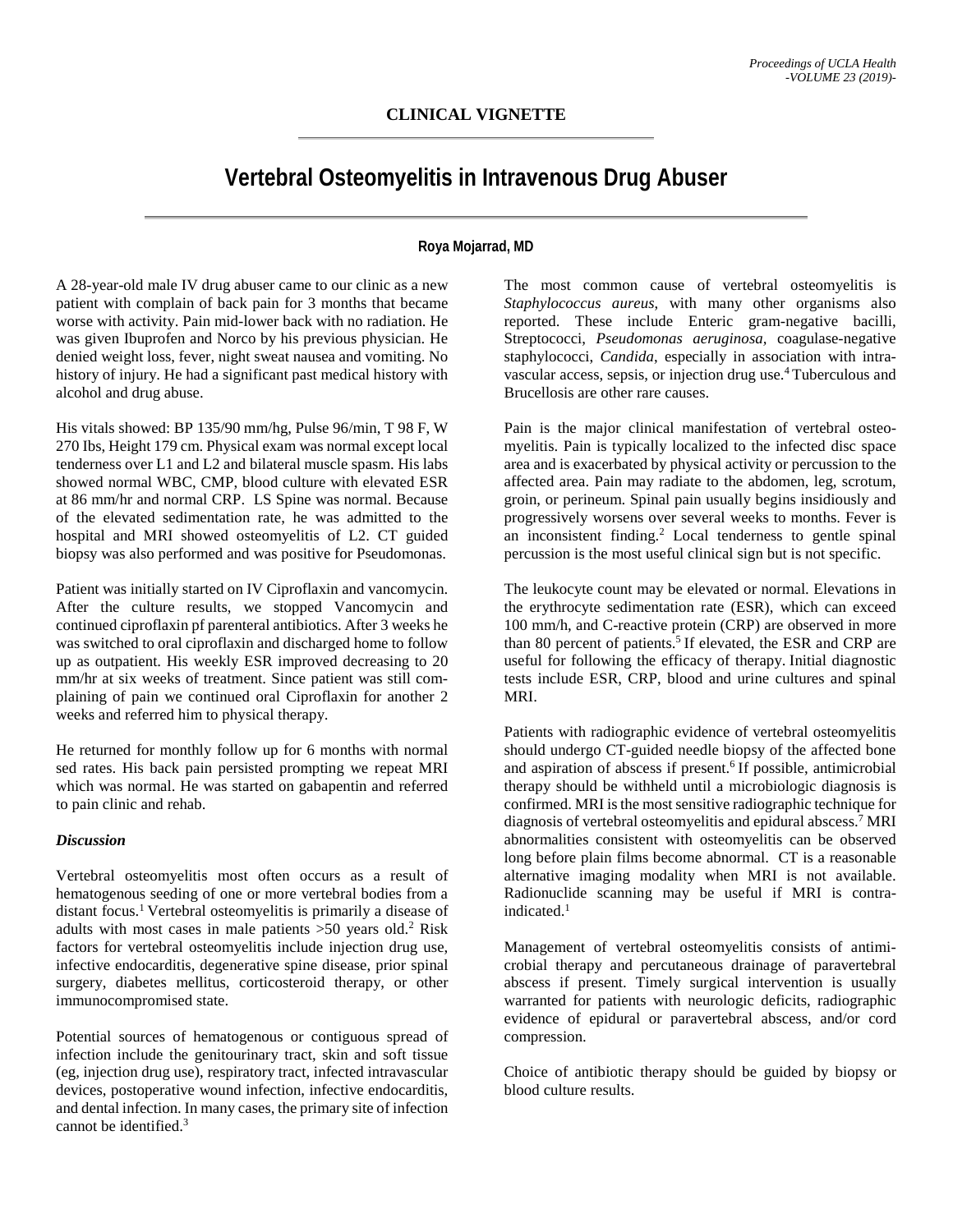Patients with negative Gram stain and culture results should be treated with an antimicrobial regimen with activity against the common causes of vertebral osteomyelitis, including staphylococci, streptococci, and gram-negative bacilli.

Anaerobes are uncommon pathogens in patients with vertebral osteomyelitis.

If empiric therapy does not result in objective clinical improvement in three to four weeks, repeat percutaneous needle biopsy or open surgical biopsy is required.

We routinely treat for a minimum of six weeks, with careful review to determine if further treatment is required.<sup>8</sup> Longer duration of therapy is warranted for patients with undrained paravertebral abscess and/or infection due to drug-resistant organisms. In some cases, up to 12 weeks of therapy may be necessary, particularly in the setting of extensive bone destruction.

During antimicrobial therapy, patients should be followed carefully for clinical signs of soft tissue extension, paraspinal abscess, and cord compression.

Patients should also be followed with weekly monitoring of inflammatory markers (erythrocyte sedimentation rate [ESR] and C-reactive protein [CRP]). One retrospective study included 44 patients with vertebral osteomyelitis found, those without a significant decline in the ESR during the first month of therapy were more likely to fail medical therapy (9 of 18 cases compared with 3 of 26 cases with a >50 percent fall in  $ESR$ ).<sup>9</sup>

Routine follow-up imaging studies are not necessary. Regular imaging during treatment and in the presence of clinical improvement will not impact the outcome. Magnetic resonance imaging (MRI), CT, and plain films may appear to worsen for several weeks after the initiation of antibiotic therapy that will be ultimately successful.<sup>10</sup>

Follow-up imaging studies are warranted in patients whose clinical status has not improved at the planned time for discontinuation of antibiotics. 1

Early bed rest may be particularly important, especially in lumbar osteomyelitis. When the patient is upright, the whole weight of the upper body is transmitted to the point of active infection. Many recommend at least 10 days bed rest for patients with severe pain, with intensive in-bed, non–weight bearing physical therapy and long-acting oral analgesics.

The most serious complication of vertebral osteomyelitis is neurologic impairment secondary to either abscess formation or bony collapse. Most patients have gradual improvement in back pain after therapy is begun. Mortality due to vertebral osteomyelitis in the antibiotic era is less than 5 percent, and the rate of residual neurologic deficits among survivors is less than 7

percent. Delays in diagnosis can lead to disabling complications. 1

### *Conclusion*

Since our patient had a history of drug abuse and was opiate dependent, his workup for back pain took longer .His initial labs and lumbar x ray were normal. The high sed rate (ESR) was key and prompted the MRI. Although his blood culture was negative, since the most common organizism in IV drug users is pseudomonas we covered pseudomonas and added vancomycin to cover the other common infections. Most likely he got the infection because of IV drug use. After negative blood culture, CT guided biopsy resulted in the positive pseudomonas culture.

## **REFERENCES**

- 1. **Berbari EF, Kanj SS, Kowalski TJ, Darouiche RO, Widmer AF, Schmitt SK, Hendershot EF, Holtom PD, Huddleston PM 3rd, Petermann GW, Osmon DR, Infectious Diseases Society of America**. 2015 Infectious Diseases Society of America (IDSA) Clinical Practice Guidelines for the Diagnosis and Treatment of Native Vertebral Osteomyelitis in Adults. *Clin Infect Dis*. 2015 Sep 15;61(6):e26-46. doi: 10.1093/cid/civ482. Epub 2015 Jul 29. Review. PubMed PMID: 26229122.
- 2. **Sapico FL, Montgomerie JZ**. Pyogenic vertebral osteomyelitis: report of nine cases and review of the literature. *Rev Infect Dis*. 1979 Sep-Oct;1(5):754-76. PubMed PMID: 542761.
- 3. **Cahill DW, Love LC, Rechtine GR**. Pyogenic osteomyelitis of the spine in the elderly. *J Neurosurg*. 1991 Jun;74(6):878-86. PubMed PMID: 2033447.
- 4. **Nolla JM, Ariza J, Gómez-Vaquero C, Fiter J, Bermejo J, Valverde J, Escofet DR, Gudiol F**. Spontaneous pyogenic vertebral osteomyelitis in nondrug users. *Semin Arthritis Rheum*. 2002 Feb;31(4):271-8. PubMed PMID: 11836660.
- 5. **Beronius M, Bergman B, Andersson R**. Vertebral osteomyelitis in Göteborg, Sweden: a retrospective study of patients during 1990-95. *Scand J Infect Dis*. 2001;33(7):527-32. PubMed PMID: 11515764.
- 6. **Lew DP, Waldvogel FA**. Osteomyelitis. *Lancet*. 2004 Jul 24-30;364(9431):369-79. Review. PubMed PMID: 15276398.
- 7. **An HS, Seldomridge JA**. Spinal infections: diagnostic tests and imaging studies. *Clin Orthop Relat Res*. 2006 Mar;444:27-33. Review. PubMed PMID: 16523124.
- 8. **Bernard L, Dinh A, Ghout I, Simo D, Zeller V, Issartel B, Le Moing V, Belmatoug N, Lesprit P, Bru JP, Therby A, Bouhour D, Dénes E, Debard A, Chirouze C, Fèvre K, Dupon M, Aegerter P, Mulleman D; Duration of Treatment for Spondylodiscitis (DTS) study group**. Antibiotic treatment for 6 weeks versus 12 weeks in patients with pyogenic vertebral osteomyelitis: an openlabel, non-inferiority, randomised, controlled trial. *Lancet*. 2015 Mar 7;385(9971):875-82. doi: 10.1016/S0140-